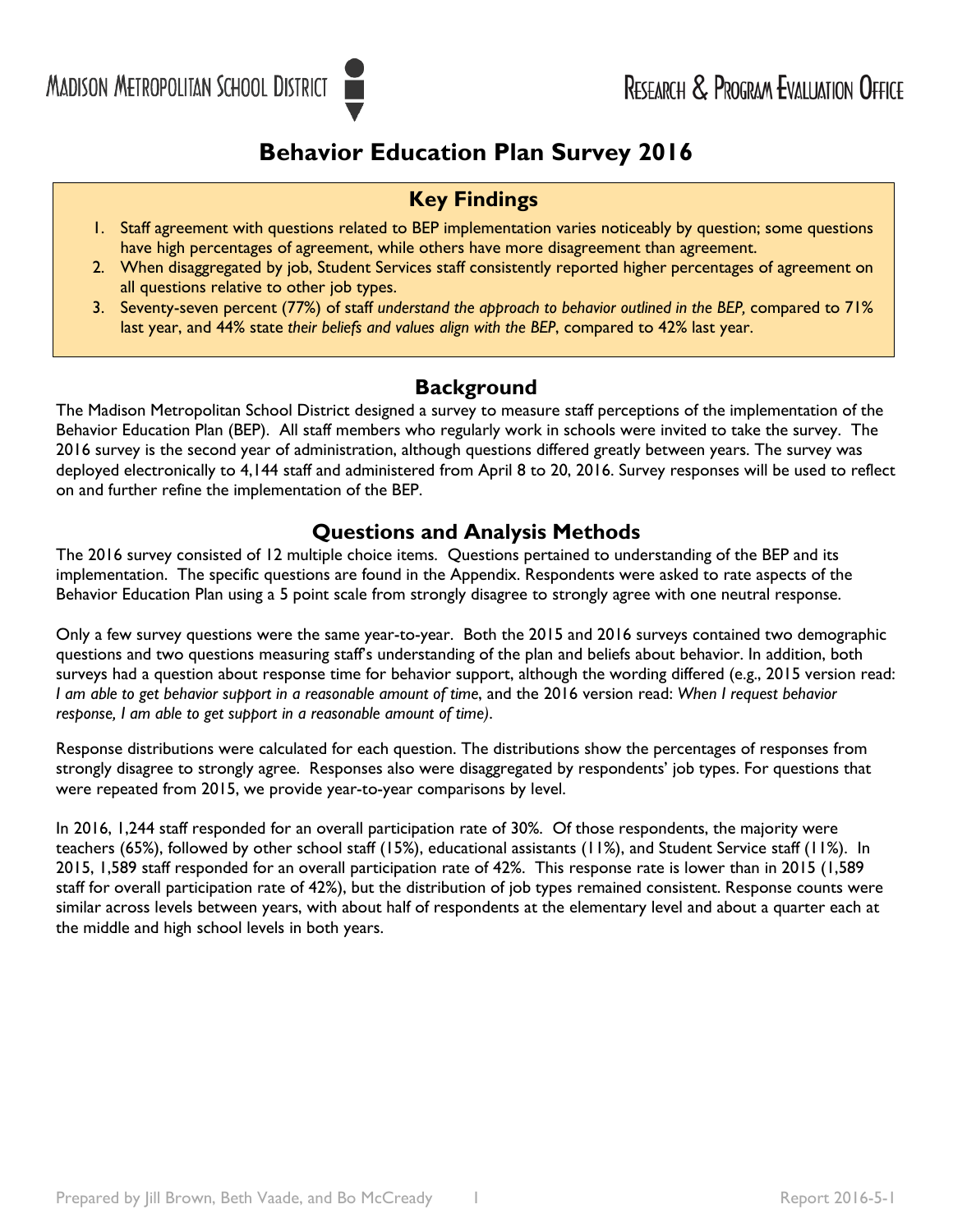## **Findings**

### **2016 Responses by Question**

The graph below shows a response distribution for each survey question for all respondents.

| 3. I have read the Behavior Education Plan in its entirety.                                                                                                                                    | 4%   |     | 23% |                            | 14%<br>44% |         |     |                  | 13% |
|------------------------------------------------------------------------------------------------------------------------------------------------------------------------------------------------|------|-----|-----|----------------------------|------------|---------|-----|------------------|-----|
| 4. I understand the approach to behavior outlined in the Behavior<br><b>Education Plan.</b>                                                                                                    | 2%7% |     | 13% |                            |            | 61%     |     |                  | 16% |
| 5. My beliefs and values align with the approach to behavior outlined in<br>the Behavior Education Plan.                                                                                       | 8%   |     | 20% |                            | 28%        |         | 35% |                  | 9%  |
| 6. The use of restorative practices (repairing harm and restoring<br>relationships) have had a positive effect on my school culture and<br>climate.                                            | 11%  |     |     | 23%                        |            | 27%     |     | 30%              | 9%  |
| 7. My school has an effective system in place for staff to<br>discuss/problem-solve challenging situations related to student<br>behavior.                                                     |      | 19% |     | 28%                        |            | 20%     |     | 27%              | 5%  |
| 8. When I request behavior response, I am able to get support in a<br>reasonable amount of time.                                                                                               | 5%   | 9%  |     | 18%                        | 20%        |         | 35% |                  | 11% |
| 9. When a behavior incident occurs, I am able to give input on the<br>resolution, including the intervention and/or disciplinary response.                                                     | 5%   | 14% |     | 29%                        |            | 20%     |     | 24%              | 7%  |
| 10. My school has an effective system, following a behavior incident,<br>for educator/student to repair harm and restore the relationship with<br>the student.                                 | 5%   | 16% |     |                            | 29%        | 23%     |     | 22%              | 5%  |
| 11. When a student is returned to class following a behavior incident,<br>the behavior responder follows the established procedures preparing<br>the student to re-engage in learning.         | 5%   | 12% |     | 23%                        |            | 32%     |     | 24%              | 4%  |
| 12. When a behavior incident occurs at response level 2-4, I can<br>expect communication (verbal or written) regarding the resolution,<br>including intervention and/or disciplinary response. | 5%   | 15% |     | 24%                        |            | 26%     |     | 24%              | 5%  |
| <b>Strongly Disagree</b><br>■ No Response<br><b>Disagree</b>                                                                                                                                   |      |     |     | Neither Disagree Nor Agree |            | ■ Agree |     | ■ Strongly Agree |     |

When we examine responses by question, we see some questions with overall positive results and others with more disagreement in responses. Of the 10 substantive questions, five had more agreement than disagreement, and five had more disagreement than agreement. For example, 77% of staff agreed that they *understand the approach to behavior outlined in the Behavior Education Plan*, with only 9% disagreement, and 46% agreed that they are able to get support in a reasonable amount of time, with only 27% disagreement. However, 47% of staff disagree their schools *have an effective system in place for staff to discuss/problem-solve challenging situations related to student behavior*, compared to 32% agreement, and 45% disagree their schools have *an effective system following a behavior incident, for educator/student to repair harm and restore the relationship with the student*, compared to 27% agreement.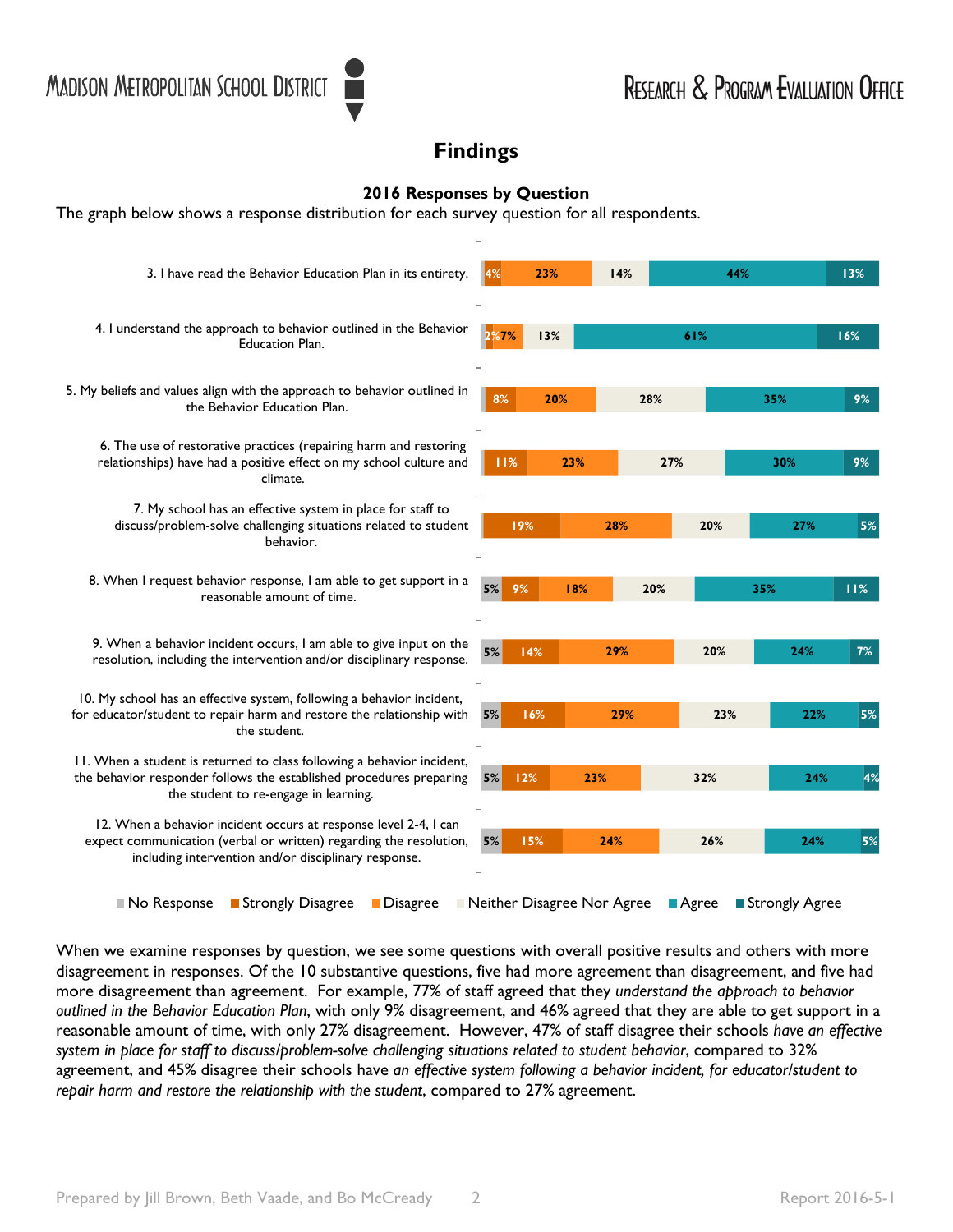#### **2016 Responses by Question and Job Type**

Responses to all questions by the percent agree/strongly agree are disaggregated by employee group in the graph below.



Across all job types, the question most respondents agreed with was *Question 2: I understand the approach to behavior outlined in the Behavior Education Plan*. When disaggregated by job, Student Services staff consistently reported higher percentages of agreement on all questions relative to other job types. Student Services staff was the largest group reporting that their *beliefs and values align with the approach to behavior outlined in the BEP*, 74%, compared to 47% of other school staff, 40% of teachers and 36% of educational assistants (BEA/EA/SEA). Student Services staff and teachers differed by more than 30 percentage points on multiple questions, including Questions 5, 6 and 11.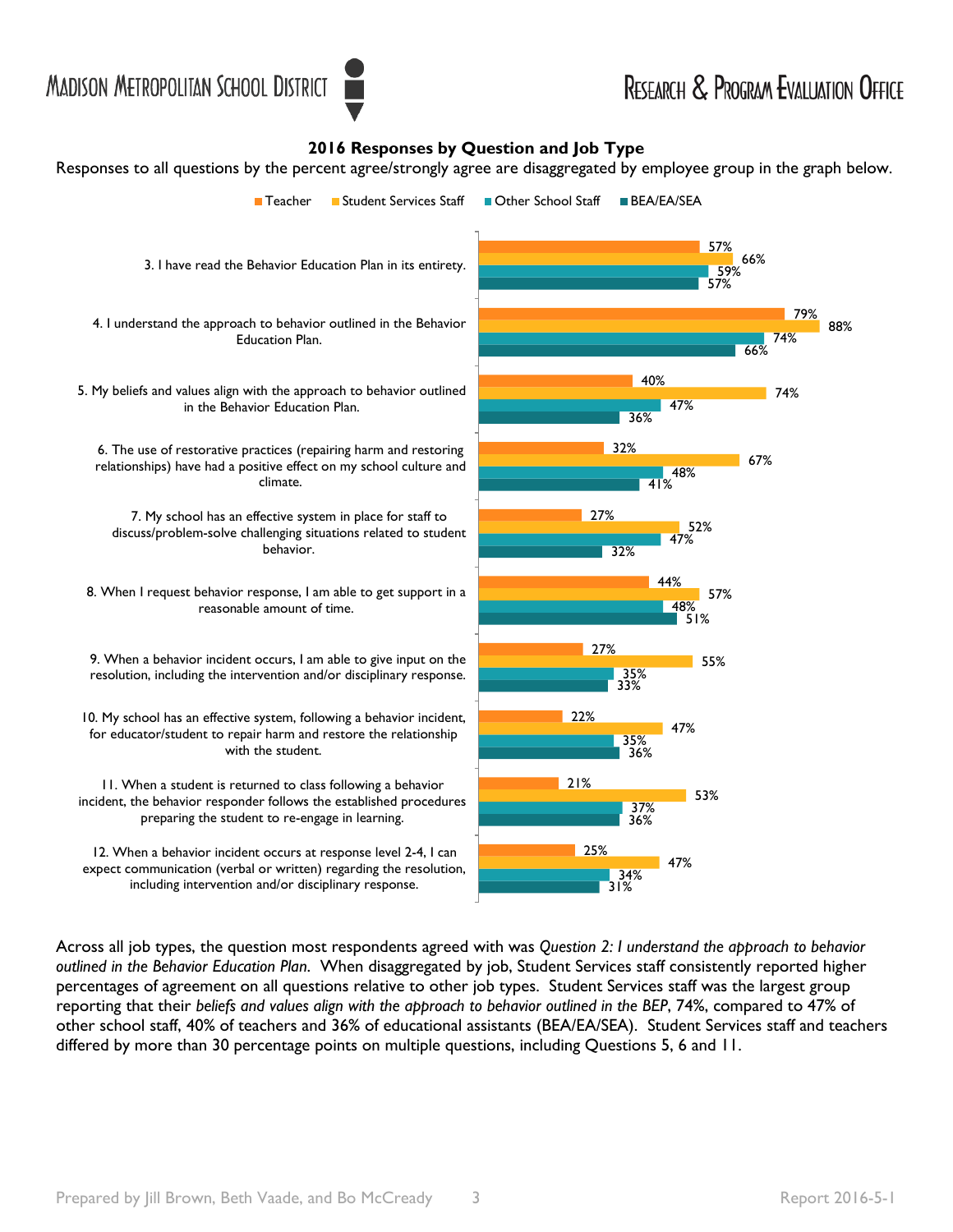### **Year-to-Year Change on Common Questions**

As mentioned earlier, three substantive questions were identical or nearly identical to those asked last year. The graphs below illustrate year-to-year changes on those three questions, disaggregated by level (elementary, middle, high, other). The "other" category includes school-based staff who work at multiple locations or who declined to answer where they worked.



The majority of all staff, 77%, *understand the approach to behavior outlined in the BEP,* compared to 71% in 2015. We observe an increase in understanding across elementary, middle, and high schools.



**My beliefs and values align with the approach to behavior outlined in the Behavior Education Plan.**

Forty-four percent (44%) of staff agree *their beliefs and values align with the BEP*, compared to 42% last year. This slight increase in alignment can be observed at the elementary, middle, and high school levels.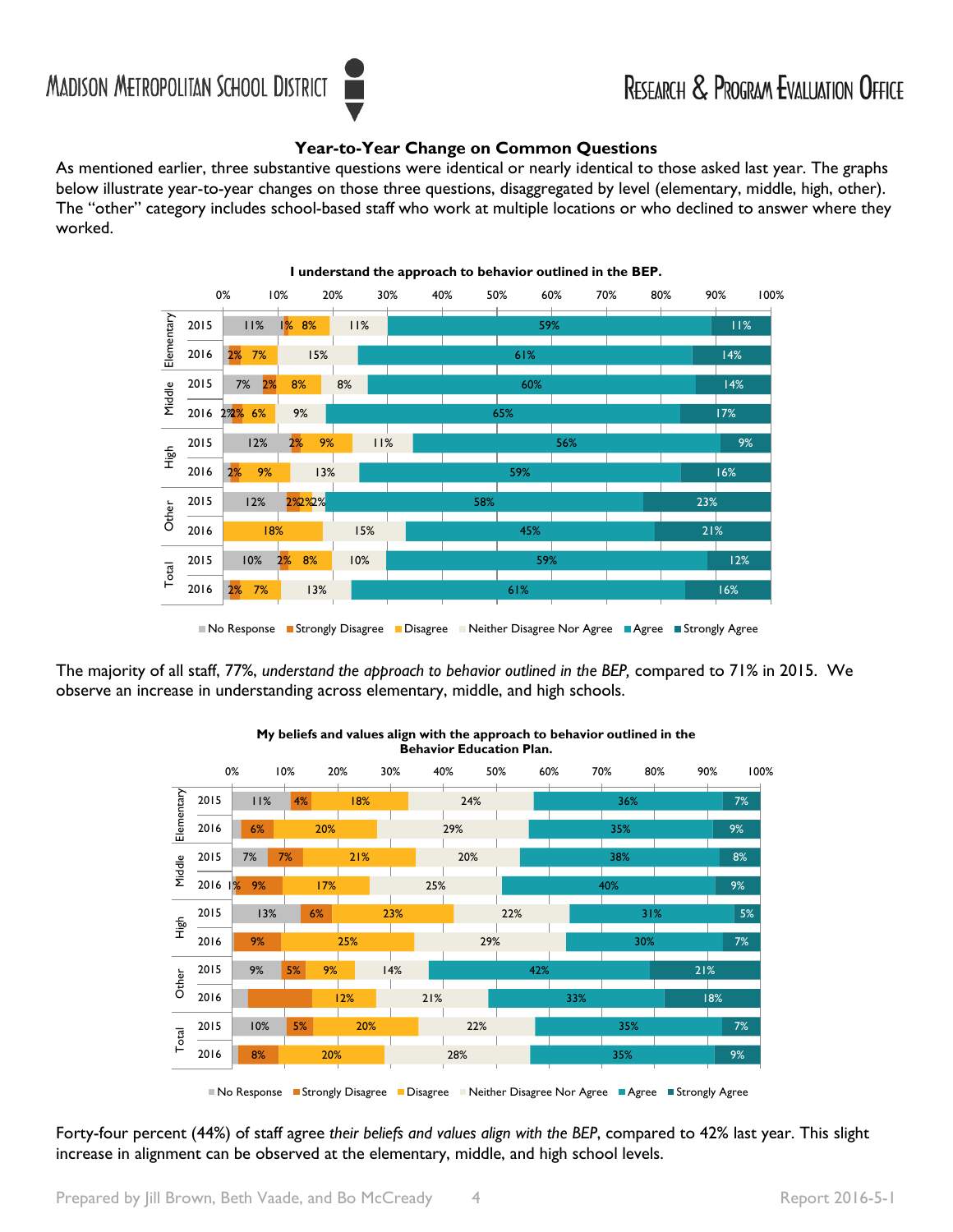



**When I request behavior response, I am able to get support in a reasonable amount of time.**

No Response Gustrongly Disagree Disagree Neither Disagree Nor Agree Guagree Strongly Agree

Finally, 46% of staff agreed that *when they request behavior response, they are able to get support in a reasonable amount of time*, compared to 37% last year. This increase is more pronounced at the elementary and middle school levels than at the high school level.